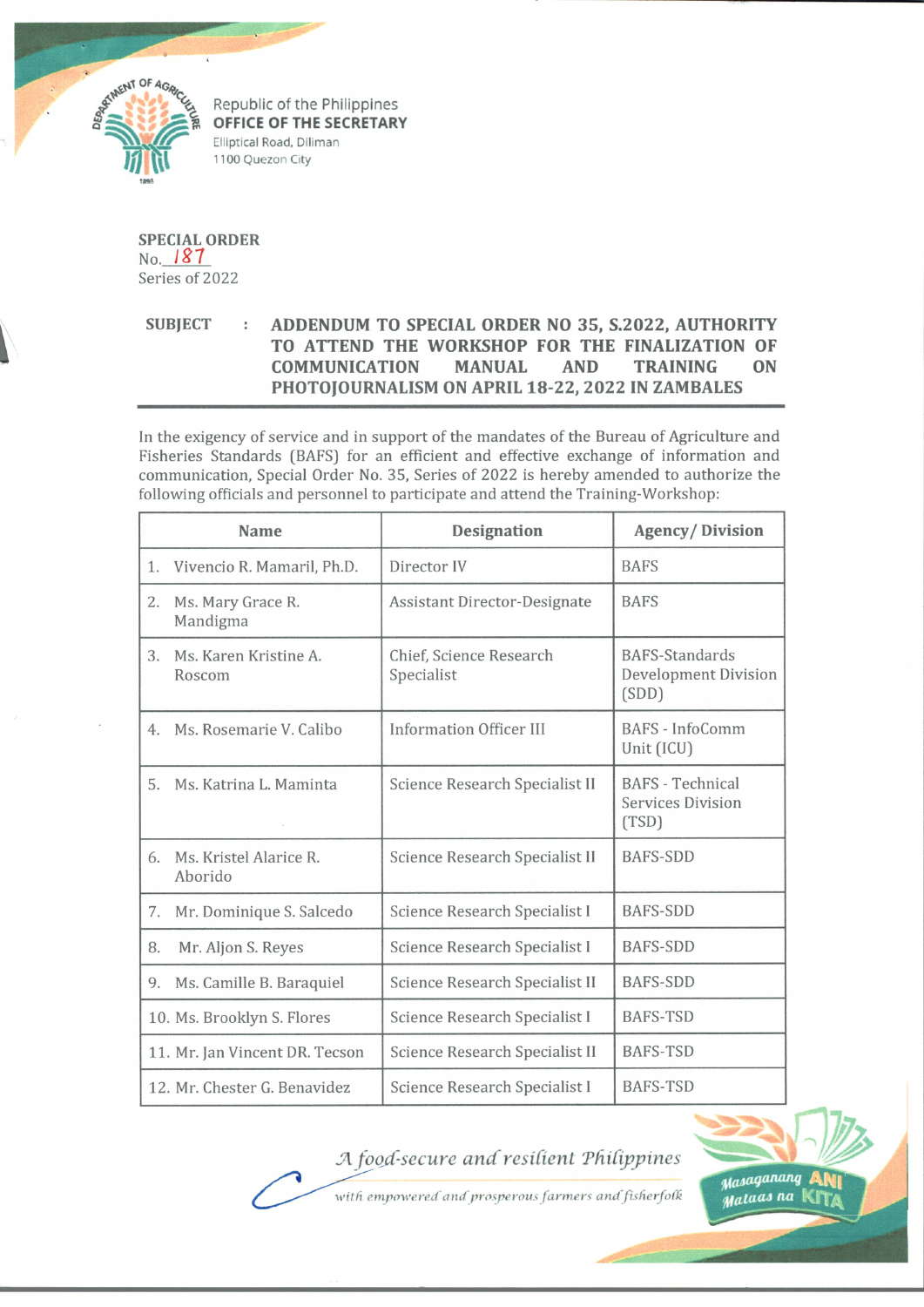| 13. Ms. Kristine P. Lasac             | Science Research Specialist I         | <b>BAFS-TSD</b>                                         |
|---------------------------------------|---------------------------------------|---------------------------------------------------------|
| 14. Ms. Zaireen B. Cleofe             | Science Research Specialist I         | <b>BAFS-TSD</b>                                         |
| 15. Ms. Melissa D. Astillero          | Senior Science Research<br>Specialist | <b>BAFS-LSD</b>                                         |
| 16. Ms. Kriszia Ann U. Decena         | Science Research Specialist I         | <b>BAFS-LSD</b>                                         |
| 17. Ms. Geeza June V. Painaga         | Science Research Specialist II        | BAFS - Organic<br>Agriculture (OAD)                     |
| 18. Mr. Jeffrey S. Garrido            | Research Specialist II                | <b>BAFS-OAD</b>                                         |
| 19. Mr. Vicente D. Limsan Jr.         | Science Research Specialist II        | <b>BAFS-OAD</b>                                         |
| 20. Mr. Jay El E. Bautista            | Project Assistant IV                  | <b>BAFS-OAD</b>                                         |
| 21. Mr. Marc Owell A. Ama             | Science Research Specialist I         | <b>BAFS-OAD</b>                                         |
| 22. Ms. Jenina B. Cusay               | Science Research Specialist I         | BAFS-OAD                                                |
| 23. Mr. Allister F. Budlao            | Senior Administrative<br>Assistant I  | <b>BAFS - ICU</b>                                       |
| 24. Mr. France Earvynee R.<br>Enrique | Senior Administrative<br>Assistant I  | <b>BAFS-ICU</b>                                         |
| 25. Representative                    | Senior Administrative<br>Assistant I  | <b>BAFS-ICU</b>                                         |
| 26. Representative                    | Administrative Assistant V            | <b>BAFS-ICU</b>                                         |
| 27. Mr. Jonathan P. Martinez          | Administrative Assistant VI           | <b>BAFS-Procurement</b>                                 |
| 28. Representative                    | Administrative Assistant V            | BAFS-Administrative<br><b>Services Section</b><br>(ASS) |
| 29. Mr. Mark Brian E. Umali           | Personnel Specialist I                | <b>BAFS-ASS</b>                                         |
| 30. Ms. Katheryn T. Baes              | Senior Administrative<br>Assistant IV | <b>BAFS-ASS</b>                                         |
| 31. Representative                    | Administrative Assistant VI           | <b>BAFS-ASS</b>                                         |
| 32. Mr. Samuel Z. Gelilio             | <b>Administrative Assistant II</b>    | <b>BAFS-ASS</b>                                         |
| 33. Mr. Rachel C. Franco              | Administrative Assistant II           | <b>BAFS-ASS</b>                                         |
| 34. Mr. Ronaldo M. Badillo            | Administrative Assistant II           | <b>BAFS-ASS</b>                                         |
| 35. Mr. Roniel V. Bayanay             | Administrative Assistant II           | <b>BAFS-ASS</b>                                         |

 $\bar{\mathbf{v}}$ 

 $\ddot{\phantom{0}}$ 

 $\ddot{\phantom{a}}$ 

 $\vec{v}$  $\ddot{\phantom{0}}$ 

## *d-securc and resident TdiCippines*

 $\oslash$ 

*with empowereif andprosperous farmers and fisfierfofk*